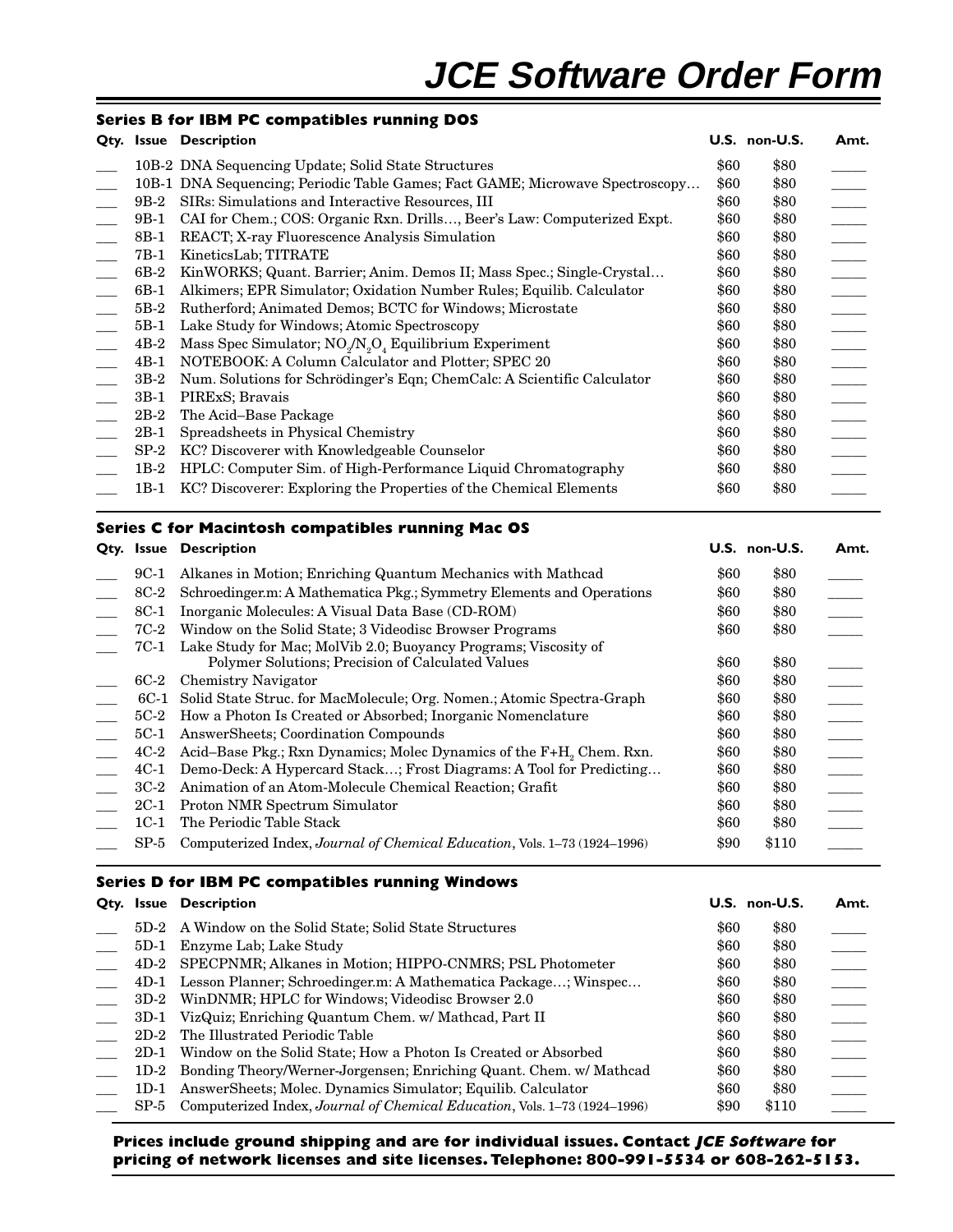### **Order Form**

#### **Special Issue Series: Videodiscs, CD-ROMs, Videotapes**

| Qty. Issue              | <b>Description</b>                                                        |                 | U.S. non-U.S. | Amt.                                |
|-------------------------|---------------------------------------------------------------------------|-----------------|---------------|-------------------------------------|
| $SP-20$                 | Techniques in Organic Chemistry, Volume 1 (videotape)                     | \$35            | \$50          |                                     |
| SP-19                   | Flying over Atoms (CD-ROM)                                                | \$60            | \$80          |                                     |
| SP-18                   | Chemistry Comes Alive!, Volume 1 (CD-ROM)                                 | \$60            | \$80          |                                     |
| JCE:CD                  | Journal of Chemical Education on CD-ROM, 1997                             | \$90            | \$110         |                                     |
| $SP-17$                 | Periodic Table Live! (CD-ROM)                                             | \$100           | \$120         |                                     |
| SP-16                   | General Chemistry Collection (Student Edition) (CD-ROM)                   | \$35            | \$50          |                                     |
| $SP-15$                 | Quantitative Techniques in Volumetric Analysis (videotape)                | \$35            | \$50          |                                     |
| $SP-14$                 | ChemDemos II (videodisc)                                                  | \$150           | \$175         |                                     |
| $SP-13$                 | HIV-1 Protease: An Enzyme at Work (videotape)                             | \$35            | \$50          |                                     |
| $SP-12$                 | Solid State Resources (CD-ROM)                                            | \$60            | \$80          |                                     |
| $SP-11$                 | Proton NMR Basics (CD-ROM)                                                | \$60            | \$80          |                                     |
| $SP-10$                 | The Periodic Table (CD-ROM)                                               | \$60            | \$80          |                                     |
| $SP-9$                  | Titration Techniques (videodisc)                                          | \$150           | \$175         |                                     |
| $SP-8$                  | ChemDemos (videodisc)                                                     | \$150           | \$175         |                                     |
| $SP-7$                  | PCNMR for Windows (software for Windows)                                  | \$250           | \$290         |                                     |
| $SP-6$                  | Demonstrations in Organic Chemistry (videodisc)                           | \$150           | \$175         |                                     |
| $SP-4$                  | The World of Chemistry: Selected Demos and Animations Part II (videodisc) | \$150           | \$175         |                                     |
| $SP-3$                  | The World of Chemistry: Selected Demos and Animations Part I (videodisc)  | \$150           | \$175         |                                     |
| $SP-1$                  | The Periodic Table Videodisc: Second Edition (videodisc)                  | \$75            | \$95          | <u>                            </u> |
| <b>Number of Items</b>  |                                                                           | <b>Subtotal</b> |               | $\sim$                              |
|                         | Standard shipping (ground shipping) is included.                          |                 |               |                                     |
|                         | Rush shipping, per item (mark these items with an "R" after the quantity) | \$15            | \$30          |                                     |
| Purchase Order          |                                                                           | \$10            | \$10          |                                     |
| <b>Total your order</b> |                                                                           | Total           |               | S                                   |

**Prices are effective through December 31, 1998.** Prices are for individual use only; pricing for multiple users (libraries and networks) is available. Please see our License Agreement (inside front cover) for use limitations and restrictions.

#### **Shipping and Payment Information**

#### **Method of payment:** (check one)

- Payment\* enclosed \$
- Purchase Order (Attach a copy of the purchase order, and be sure to add \$10 to cover the cost of handling.)
	- \_\_\_ Credit Card (check one) \_\_\_ Mastercard® \_\_\_ VISA®

Account # \_\_ \_\_ \_\_ \_\_ \_\_ \_\_ \_\_ \_\_ \_\_ \_\_ \_\_ \_\_ \_\_ \_\_ \_\_ \_\_ Expiration date: Month  $\_\_$  Year  $\_\_$  Signature:  $\_\_$ 

For credit card payment, indicate daytime telephone number \_\_\_\_\_\_\_\_\_\_\_\_\_\_\_\_\_\_\_\_\_

Credit card billing address (please print)

**\* Payment:** Orders from individuals must be prepaid. Business and institutional purchase orders will be accepted with the addition of a small fee to cover costs. Payment must be made in U.S. funds drawn on a U.S. bank by magnetically encoded check, credit card, or international money order payable to *JCE Software*. There will be a \$30 charge on all returned checks. Orders must be in writing. No refunds !

 $\_$  ,  $\_$  ,  $\_$  ,  $\_$  ,  $\_$  ,  $\_$  ,  $\_$  ,  $\_$  ,  $\_$  ,  $\_$  ,  $\_$  ,  $\_$  ,  $\_$  ,  $\_$  ,  $\_$  ,  $\_$  ,  $\_$  ,  $\_$  ,  $\_$  ,  $\_$  ,  $\_$  ,  $\_$  ,  $\_$  ,  $\_$  ,  $\_$  ,  $\_$  ,  $\_$  ,  $\_$  ,  $\_$  ,  $\_$  ,  $\_$  ,  $\_$  ,  $\_$  ,  $\_$  ,  $\_$  ,  $\_$  ,  $\_$  ,  $\_$  ,  $\_$  ,  $\_$  ,  $\_$  ,  $\_$  ,  $\_$  ,  $\_$  ,  $\_$  ,  $\_$  ,  $\_$  ,  $\_$  ,  $\_$  ,  $\_$  ,  $\_$  ,  $\_$  ,  $\_$  ,  $\_$  ,  $\_$  ,  $\_$  ,  $\_$  ,  $\_$  ,  $\_$  ,  $\_$  ,  $\_$  ,  $\_$  ,  $\_$  ,  $\_$  ,  $\_$  ,  $\_$  ,  $\_$  ,  $\_$  ,  $\_$  ,  $\_$  ,  $\_$  ,  $\_$  ,  $\_$  ,  $\_$  ,

#### **Ship to:**

| School Name |
|-------------|
|             |
|             |
|             |
|             |
|             |

#### **Return completed order form, with payment to:**

*JCE Software* University of Wisconsin–Madison Department of Chemistry 1101 University Avenue Madison, WI 53706-1396 USA

**Credit card orders may be faxed to 608/265-8094**

### **Thank you for your order.**